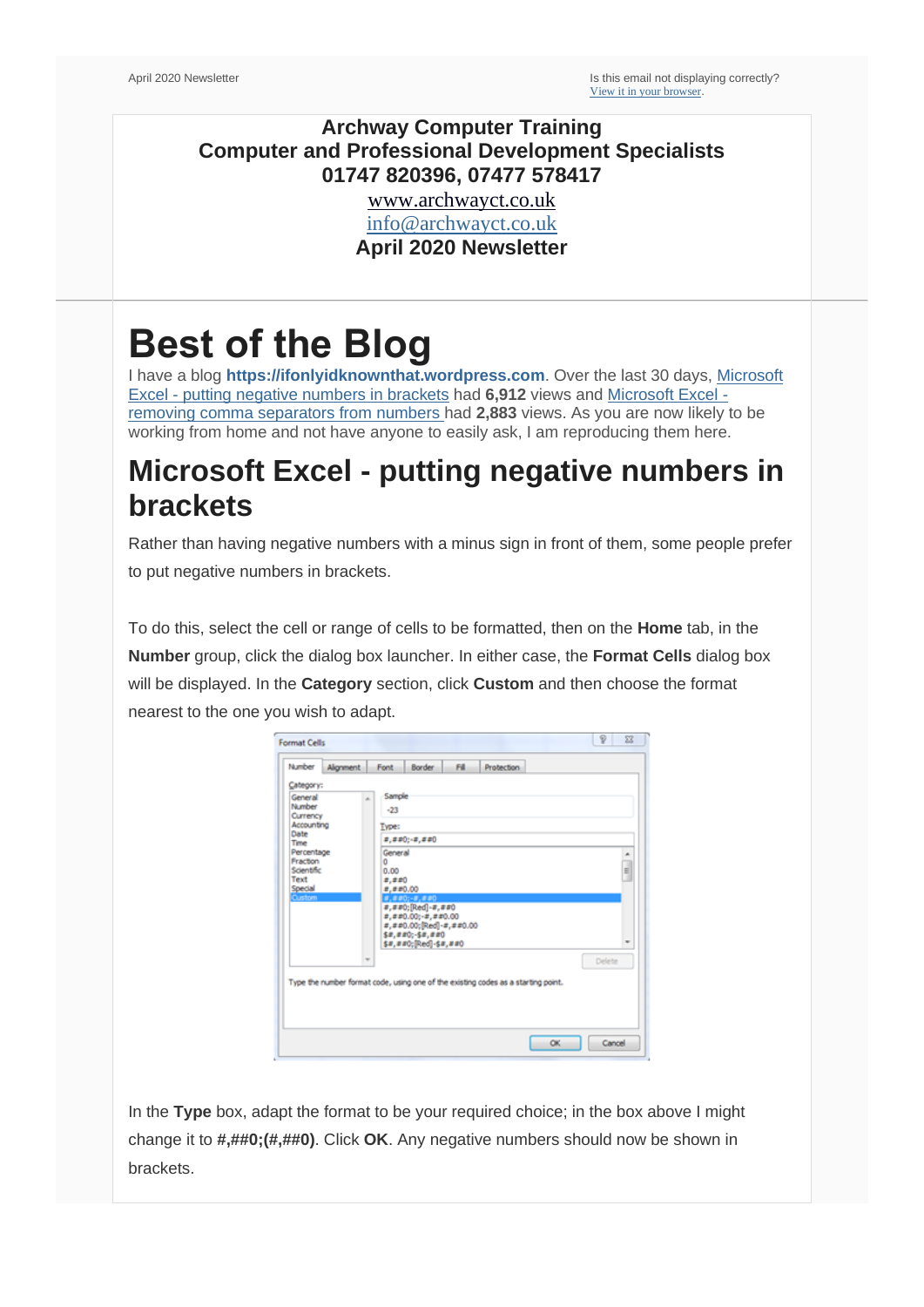

Find out more about our **[Excel training](http://www.archwayct.co.uk/microsoft-office-training/microsoft-excel-training)**.

### **Microsoft Excel - removing comma separators from numbers**

Usually when working with large numbers it is useful to see the comma separator to be able to more clearly read the numbers.



I was recently asked how to get rid of the commas. If you want to remove the comma separators, on the **Home** tab , in the **Number** group, click the dialog box launcher. The **Format Cells** dialog box will be displayed, with the **Number** tab uppermost. In the **Category** section, click **Number**.

| Number                                                                                                                                               | Alignment                                                                                                                  | Font                                                      | <b>Border</b>                                                                     | Fill- | Protection |  |   |
|------------------------------------------------------------------------------------------------------------------------------------------------------|----------------------------------------------------------------------------------------------------------------------------|-----------------------------------------------------------|-----------------------------------------------------------------------------------|-------|------------|--|---|
| Category:<br>General<br><b>Number</b><br>Currency<br>Accounting<br>Date<br>Time<br>Percentage<br>Fraction<br>Scientific<br>Text<br>Special<br>Custom |                                                                                                                            | Sample<br>×.<br>$-1,234$<br>1,234<br>$-1.234$<br>$-1,234$ | 123, 456, 789<br>Decimal places: 0<br>Use 1000 Separator (,)<br>Negative numbers: | ÷     |            |  | × |
|                                                                                                                                                      | Number is used for general display of numbers. Currency and Accounting offer specialized<br>formatting for monetary value. | ÷                                                         |                                                                                   |       |            |  |   |

Remove the tick from **Use 1000 Separator**. Click **OK**. The commas will disappear.

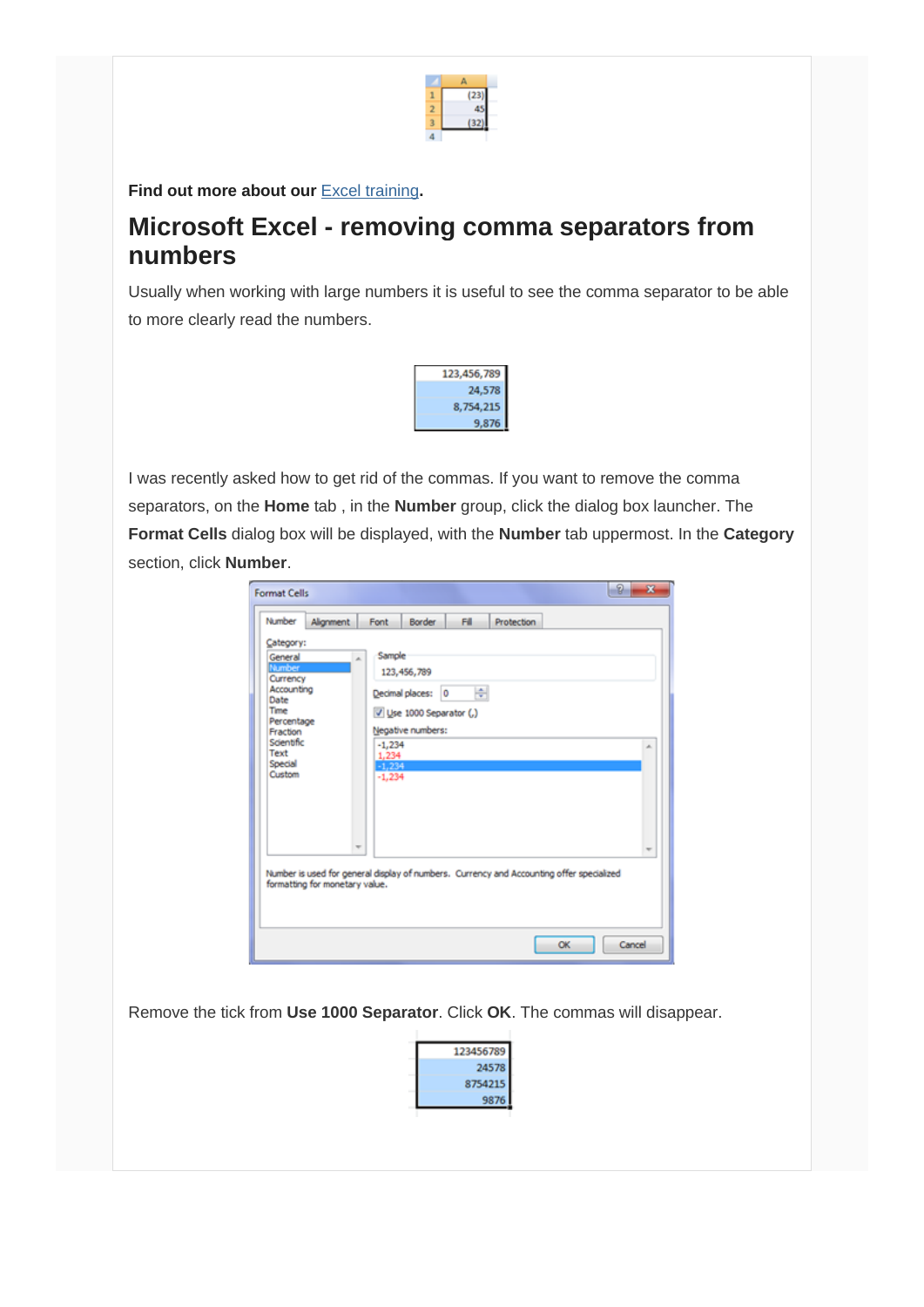## **Online Training Sessions**

Since it is no longer feasible to do face-to-face training, we are pleased to be able to announce some interactive short training sessions.

Sessions will be conducted using WebEx or Zoom and will be limited to 6 people. Once a session is full, new dates will be released.

Training files and a meeting invitation will be sent out to participants in advance of the training session. Sessions are updated regularly **[here](http://www.archwayct.co.uk/online-training)**.

To find out more details, ring on the mobile number at the top of this newsletter, **email** [us](mailto:janet@archwayct.co.uk?subject=Online%20training) **or fill in our online [contact form](http://www.archwayct.co.uk/contact-us)**.

| <b>Date</b>             | <b>Time</b>        | <b>Session</b>                                                                                                                                          | <b>Cost</b>    |
|-------------------------|--------------------|---------------------------------------------------------------------------------------------------------------------------------------------------------|----------------|
| 20 <sub>th</sub>        | $11:00 -$          | Crystal Reports - Creating and Formatting a Document                                                                                                    | $E35 +$        |
| Apr                     | 12:30              |                                                                                                                                                         | <b>VAT</b>     |
| 20th                    | $14:00 -$          | Word - Working with Large Documents - Heading Styles, £25 +                                                                                             | VAT            |
| Apr                     | 15:00              | Section Breaks, Automating Tables of Contents                                                                                                           |                |
| 20th                    | $15:30 -$          | Excel - Sorting, Filtering, Conditional Formatting                                                                                                      | $E25 +$        |
| Apr                     | 16:30              |                                                                                                                                                         | VAT            |
| 21st                    | 09:30 -            | Crystal Reports - Sorting Records, Filtering Record,                                                                                                    | $£35 +$        |
| Apr                     | 11:00              | <b>Grouping Records, Summary Fields</b>                                                                                                                 | VAT            |
| 21st                    | $11:00 -$          | Using Zoom for Remote Working                                                                                                                           | $£15 +$        |
| Apr                     | 12:00              |                                                                                                                                                         | <b>VAT</b>     |
| 21st                    | $13:30 -$          | <b>Using Outlook for Time Management</b>                                                                                                                | $£30 +$        |
| Apr                     | 15:00              |                                                                                                                                                         | <b>VAT</b>     |
| 21st                    | $15:30 -$          | Excel - Creating a new workbook, Basic Formatting,                                                                                                      | $£25 +$        |
| Apr                     | 16:30              | Basic Formulas, Saving, Printing                                                                                                                        | <b>VAT</b>     |
| 22 <sub>nd</sub>        | 09:30 -            | <b>Crystal Reports - Formulas and Functions</b>                                                                                                         | $£35 +$        |
| Apr                     | 11:00              |                                                                                                                                                         | <b>VAT</b>     |
| 22 <sub>nd</sub>        | $11:30 -$          | Word - Using Word tables, General Word hints and tips                                                                                                   | $E25 +$        |
| Apr                     | 12:30              |                                                                                                                                                         | <b>VAT</b>     |
| 22 <sub>nd</sub><br>Apr | $14:00 -$<br>15:00 | Excel - Review of Basic Formulas, Absolute Cell<br>References (fixed cells), % of Totals, Using Quick<br>Analysis for % of Totals and Cumulative Totals | $£25 +$<br>VAT |
| 22 <sub>nd</sub>        | $15:30 -$          | PowerPoint - Creating a new presentation, Slide                                                                                                         | $£25 +$        |
| Apr                     | 16:30              | Layouts, Slide Views, Moving Slides                                                                                                                     | VAT            |
| 23rd                    | $11:30 -$          | Word - Mailmerge                                                                                                                                        | $£25 +$        |
| Apr                     | 12:30              |                                                                                                                                                         | <b>VAT</b>     |
| 23rd<br>Apr             | $13:30 -$<br>14:30 | PowerPoint - Using SmartArt, Animating bulleted lists<br>and SmartArt, Using Drawing Tools, Manipulating<br><b>Pictures</b>                             | $£25 +$<br>VAT |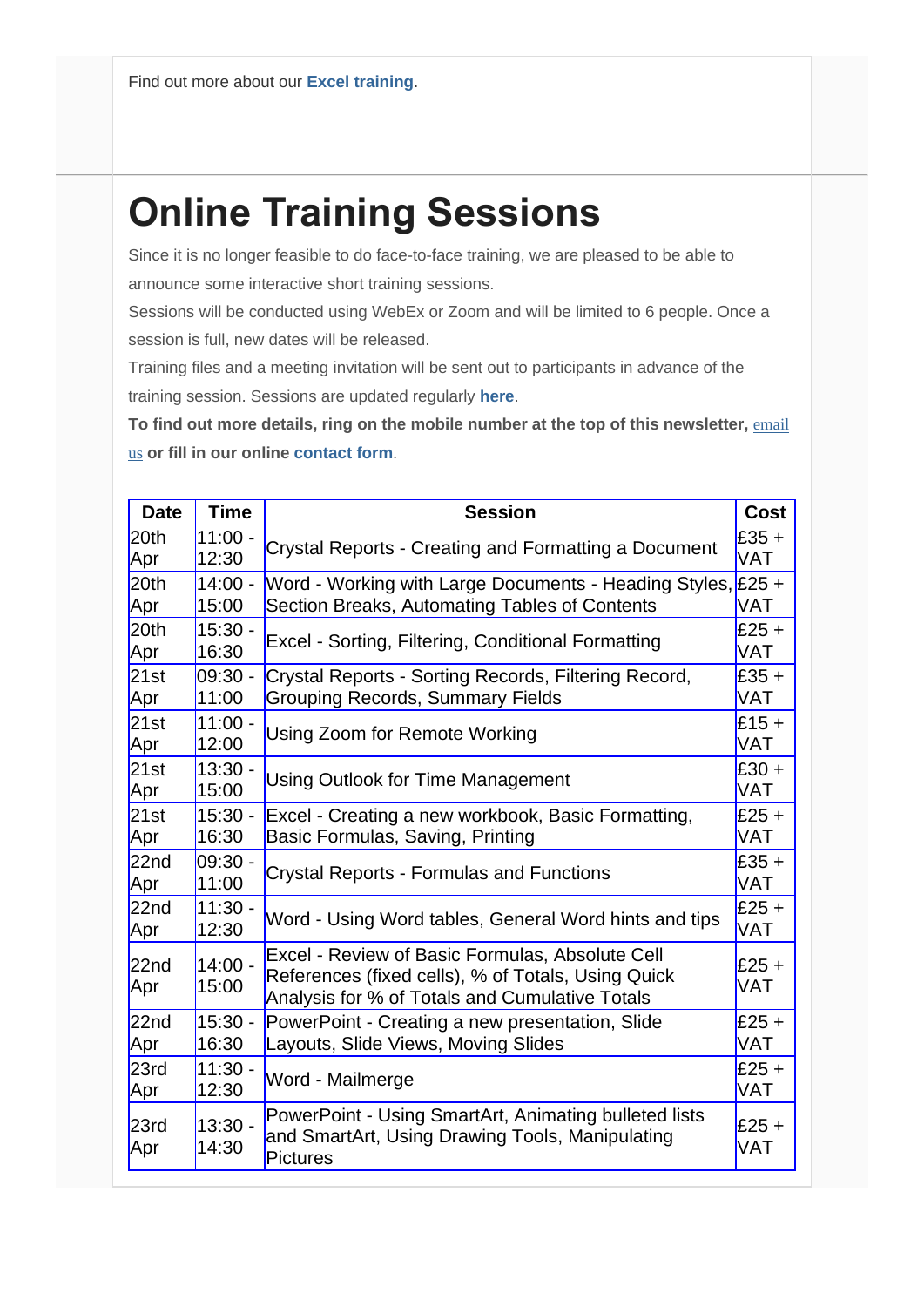| 23rd<br>Apr      | $15:00 -$<br>16:00 | Outlook - Email Rules and Alerts, Creating a Task from<br>an Email, Creating an Appointment from an Email, Quick<br>Parts, Email Templates      | £25 $+$<br>VAT |
|------------------|--------------------|-------------------------------------------------------------------------------------------------------------------------------------------------|----------------|
| 24th             | $09:30 -$          | <b>Crystal Reports - Mailing Labels</b>                                                                                                         | $£25 +$        |
| Apr              | 10:30              |                                                                                                                                                 | VAT            |
| 24th             | $11:00 -$          | Word - Working with Pictures and Drawing Objects -                                                                                              | $£25 +$        |
| Apr              | 12:00              | Inserting, Text Wrapping, Sizing, Effects                                                                                                       | VAT            |
| 24th             | $13:30 -$          | Word - Collaborating with Others - Sharing Documents,                                                                                           | $£25 +$        |
| Apr              | 14:30              | <b>Comments, Track Changes</b>                                                                                                                  | VAT            |
| 24th<br>Apr      | $15:00 -$<br>16:00 | Time Management - Goals and Objectives, The SMART<br>approach to generating goals, Identifying Goals,<br>Prioritising Work, Urgent vs Important | $£30 +$<br>VAT |
| 27th<br>Apr      | $09:30 -$<br>10:30 | PowerPoint - Using SmartArt, Animating bulleted lists<br>and SmartArt, Using Drawing Tools, Manipulating<br><b>Pictures</b>                     | $£25 +$<br>VAT |
| 27th             | $11:00 -$          | <b>Crystal Reports - Parameter Queries</b>                                                                                                      | $£35 +$        |
| Apr              | 12:30              |                                                                                                                                                 | VAT            |
| 27th<br>Apr      | $13:30 -$<br>14:30 | Outlook - Calendar, Creating Recurring Appointments,<br>Making Appointments private, Using the Scheduling<br>Assistant                          | $£25 +$<br>VAT |
| 27th             | $15:00 -$          | Microsoft Project - Working with Tasks, Creating a Gantt £30 +                                                                                  | VAT            |
| Apr              | 16:30              | Chart, Links, Lags and Leads                                                                                                                    |                |
| 28 <sub>th</sub> | 09:30 -            | <b>PowerPoint - Tables and Charts</b>                                                                                                           | $£25 +$        |
| Apr              | 10:30              |                                                                                                                                                 | VAT            |
| 28th             | $11:00 -$          | Crystal Reports - The Section Expert and Advanced                                                                                               | $£35 +$        |
| Apr              | 12:30              | Formatting                                                                                                                                      | <b>VAT</b>     |
| 28th             | $13:30 -$          | Microsoft Project - Creating a resource sheet, Assigning                                                                                        | £30 +          |
| Apr              | 15:00              | resources to tasks                                                                                                                              | VAT            |
| 28th             | $15:30 -$          | <b>Excel Pivot Tables</b>                                                                                                                       | $£25 +$        |
| Apr              | 16:30              |                                                                                                                                                 | VAT            |
| 30th             | 09:30 -            | <b>Excel - Grouping worksheets, Calculation across</b>                                                                                          | $£25 +$        |
| Apr              | 10:30              | worksheets, Data Consolidation                                                                                                                  | VAT            |
| 30th             | $13:30 -$          | Microsoft Project - Baselining a Project and Tracking                                                                                           | $£25 +$        |
| Apr              | 14:30              | Progress                                                                                                                                        | VAT            |
| 30th             | $15:00 -$          | Excel - IF, Nested IF, AND, OR, SUMIF, SUMIFS,                                                                                                  | $£25 +$        |
| Apr              | 15:00              | COUNTIF, COUNTIFS, AVERAGEIF, IFERROR                                                                                                           | VAT            |
| 1st              | $09:30 -$          | Microsoft Word - Using Section Breaks effectively                                                                                               | $£25 +$        |
| May              | 10:30              |                                                                                                                                                 | VAT            |
| 1st              | $11:00 -$          | <b>Microsoft Project - Creating Reports</b>                                                                                                     | $£25 +$        |
| May              | 12:00              |                                                                                                                                                 | VAT            |
| 1st              | $13:30 -$          | <b>Excel - Sorting, Filtering, Conditional Formatting</b>                                                                                       | $£25 +$        |
| May              | 14:30              |                                                                                                                                                 | VAT            |
| 1st              | $15:00 -$          | PowerPoint - Working with SmartArt, Animating SmartArt £25 +                                                                                    | VAT            |
| May              | 16:00              | and Bulleted Lists                                                                                                                              |                |
| 4th              | $09:30 -$          | Introduction to OneNote                                                                                                                         | $£30 +$        |
| May              | 11:00              |                                                                                                                                                 | VAT            |
| 4th              | $11:15 -$          | Microsoft Project - Consolidating Projects in a Master                                                                                          | $£30 +$        |
| May              | 12:45              | Plan, Pooling resources across Projects                                                                                                         | VAT            |
| 4th              | $14:00 -$          | <b>Introduction to Microsoft Teams</b>                                                                                                          | $£50 +$        |
| May              | 16:00              |                                                                                                                                                 | VAT            |
|                  |                    |                                                                                                                                                 |                |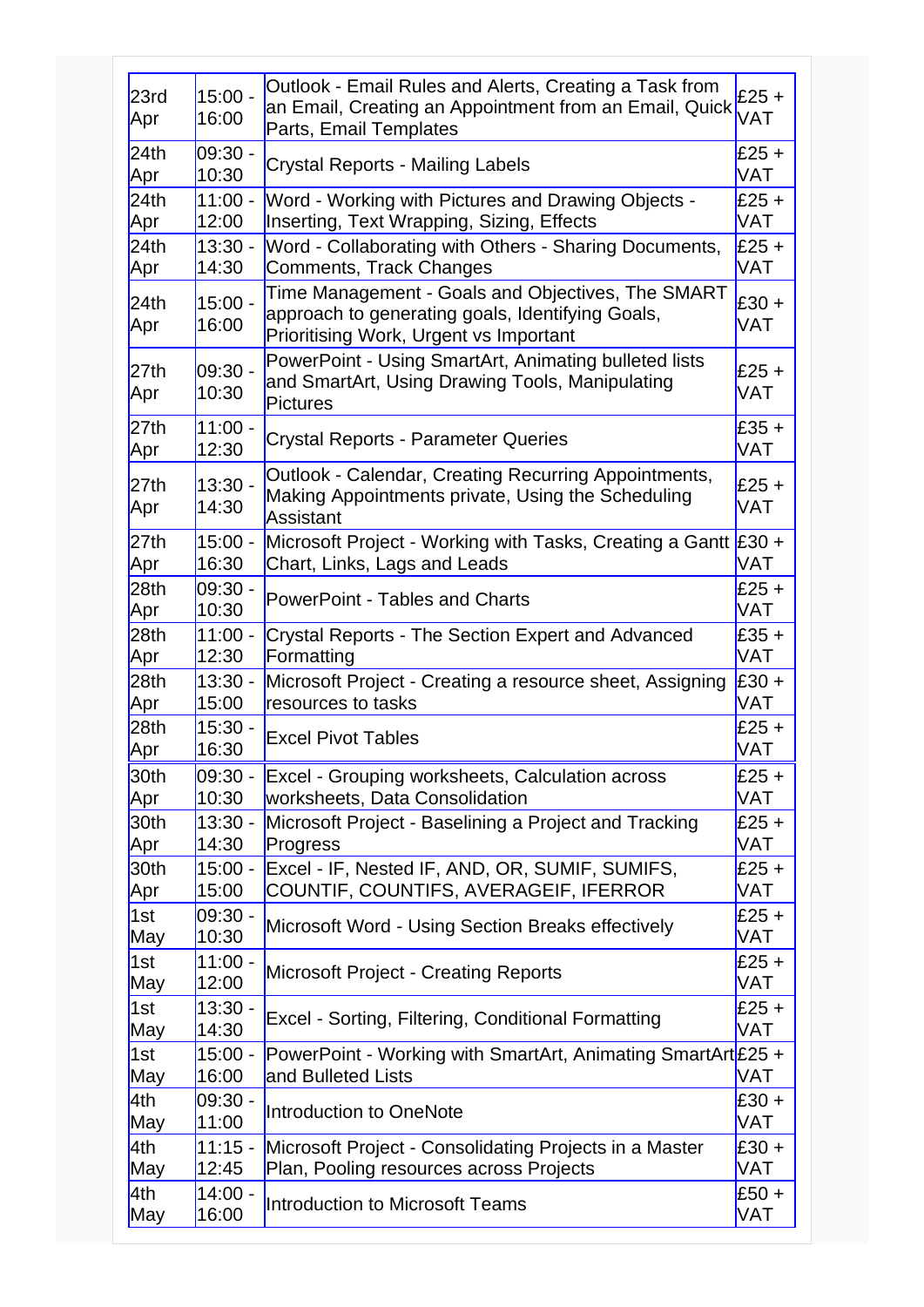| 5th              | $09:30 -$          | Introduction to OneNote                                                                                                                                 | £30 +                 |
|------------------|--------------------|---------------------------------------------------------------------------------------------------------------------------------------------------------|-----------------------|
| May              | 11:00              |                                                                                                                                                         | VAT                   |
| 5th              | $11:30 -$          | Microsoft Project - Adding costs to projects                                                                                                            | $£25 +$               |
| May              | 12:30              |                                                                                                                                                         | VAT                   |
| 5th              | $13:30 -$          | Excel - Creating a new workbook, Basic Formatting,                                                                                                      | $£25 +$               |
| May              | 14:30              | Basic Formulas, Saving, Printing                                                                                                                        | <b>VAT</b>            |
| 5th              | $15:00 -$          | Word - Using Word tables, general Word hints and tips                                                                                                   | $E25 +$               |
| May              | 16:00              |                                                                                                                                                         | <b>VAT</b>            |
| 6th<br>May       | $09:30 -$<br>10:30 | Excel - Review of Basic Formulas, Absolute cell<br>references (fixed cells), % of Totals, Using Quick<br>Analysis for % of Totals and Cumulative Totals | $£25 +$<br>VAT        |
| 6th              | $11:00 -$          | PowerPoint - Creating a new presentation, Slide                                                                                                         | $E25 +$               |
| May              | 12:00              | Layouts, Slide Views, Moving Slides                                                                                                                     | <b>VAT</b>            |
| 6th              | $14:00 -$          | Word - Mailmerge                                                                                                                                        | £25 +                 |
| May              | 15:00              |                                                                                                                                                         | <b>VAT</b>            |
| 6th              | $15:30 -$          | Word - Working with Pictures and Drawing Objects -                                                                                                      | $E25 +$               |
| May              | 16:30              | Inserting, Text Wrapping, Sizing, Effects                                                                                                               | <b>VAT</b>            |
| 7th<br>May       | $09:30 -$<br>10:30 | PowerPoint - Using SmartArt, Animating bulleted lists<br>and SmartArt, Using Drawing Tools, Manipulating<br><b>Pictures</b>                             | $£25 +$<br><b>VAT</b> |
| 7th<br>May       | $11:00 -$<br>12:00 | Outlook - Emails Rules and Alerts, Creating a Task from<br>an Email, Creating an Appointment from an Email, Quick<br>Parts, Email Templates             | $£25 +$<br>VAT        |
| 7th              | $13:30 -$          | Word - Collaborating with Others - Sharing Documents,                                                                                                   | $E25 +$               |
| May              | 14:30              | Comments, Track Changes                                                                                                                                 | <b>VAT</b>            |
| 7th              | $15:00 -$          | <b>PowerPoint - Tables and Charts</b>                                                                                                                   | $E25 +$               |
| May              | 16:00              |                                                                                                                                                         | <b>VAT</b>            |
| 11th<br>May      | $09:30 -$<br>10:30 | Outlook - Calendar, Creating Recurring Appointments,<br>Making appointments private, Using the Scheduling<br>Assistant                                  | $E25 +$<br><b>VAT</b> |
| 11th             | $11:00 -$          | Microsoft Project - Working with Tasks, Creating a Gantt $\text{\pounds}30 +$                                                                           | <b>VAT</b>            |
| May              | 12:30              | Chart, Links, Lags and Leads                                                                                                                            |                       |
| 11th             | $13:30 -$          | Microsoft Project - Creating a resource sheet, Assigning                                                                                                | $E30 +$               |
| May              | 15:00              | resources to tasks                                                                                                                                      | <b>VAT</b>            |
| 11th             | $15:30 -$          | Using WebEx for working remotely                                                                                                                        | $£25 +$               |
| May              | 16:30              |                                                                                                                                                         | VAT                   |
| 12th             | $09:30 -$          | <b>Crystal Reports - Crosstabs</b>                                                                                                                      | $E35 +$               |
| May              | 11:00              |                                                                                                                                                         | <b>VAT</b>            |
| 12 <sub>th</sub> | $11:30 -$          | <b>Excel Charting</b>                                                                                                                                   | $£25 +$               |
| May              | 12:30              |                                                                                                                                                         | <b>VAT</b>            |
| 12 <sub>th</sub> | $14:00 -$          | <b>Crystal Reports - Charting</b>                                                                                                                       | $E35 +$               |
| May              | 15:30              |                                                                                                                                                         | <b>VAT</b>            |
| 12 <sub>th</sub> | $16:00 -$          | <b>Crystal Reports - Working with SubReports</b>                                                                                                        | $£35 +$               |
| May              | 17:30              |                                                                                                                                                         | <b>VAT</b>            |
| 13 <sub>th</sub> | $09:30 -$          | <b>Excel PivotTables</b>                                                                                                                                | $E25 +$               |
| May              | 10:30              |                                                                                                                                                         | <b>VAT</b>            |
| 13 <sub>th</sub> | $11:00 -$          | <b>Excel Charting</b>                                                                                                                                   | $£25 +$               |
| May              | 12:00              |                                                                                                                                                         | <b>VAT</b>            |
| 13 <sub>th</sub> | $13:30 -$          | <b>Excel - Date and Text Functions</b>                                                                                                                  | $E25 +$               |
| May              | 14:30              |                                                                                                                                                         | <b>VAT</b>            |